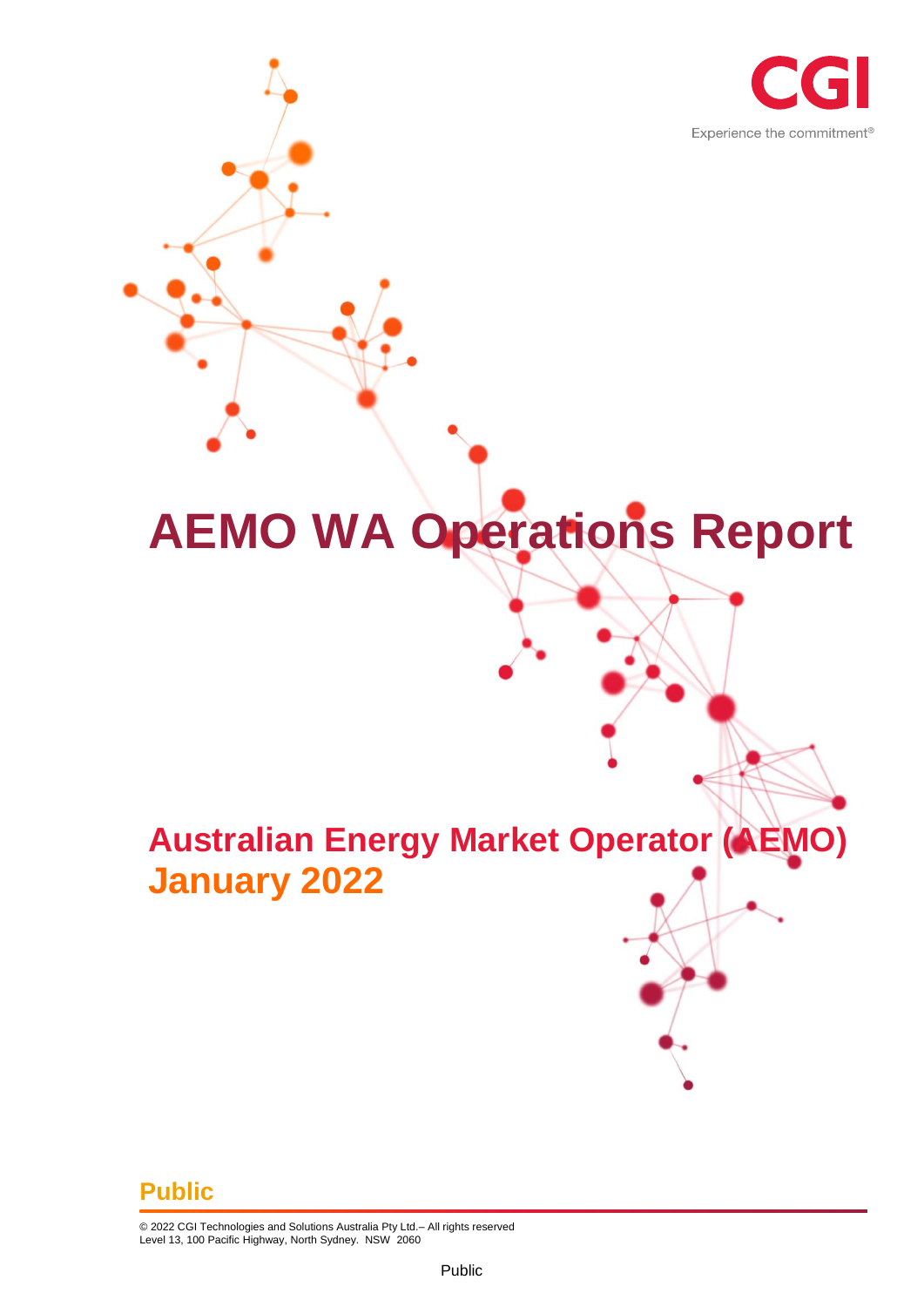



This report and its contents are the confidential property of CGI Technologies and Solutions Australia Pty Ltd.. This report is prepared for the sole and exclusive use of GRMS (WA) Operations and therefore, is considered to be proprietary by CGI Technologies and Solutions Australia Pty Ltd.. It may not be made available to anyone other than the addressee or persons within the addressee's organisation who are designated to read this report; nor may it be copied, reproduced, modified, altered, or circulated to any third party, in any form or media, without the prior written consent of CGI Technologies and Solutions Australia Pty Ltd.

All rights are reserved.

#### **Public**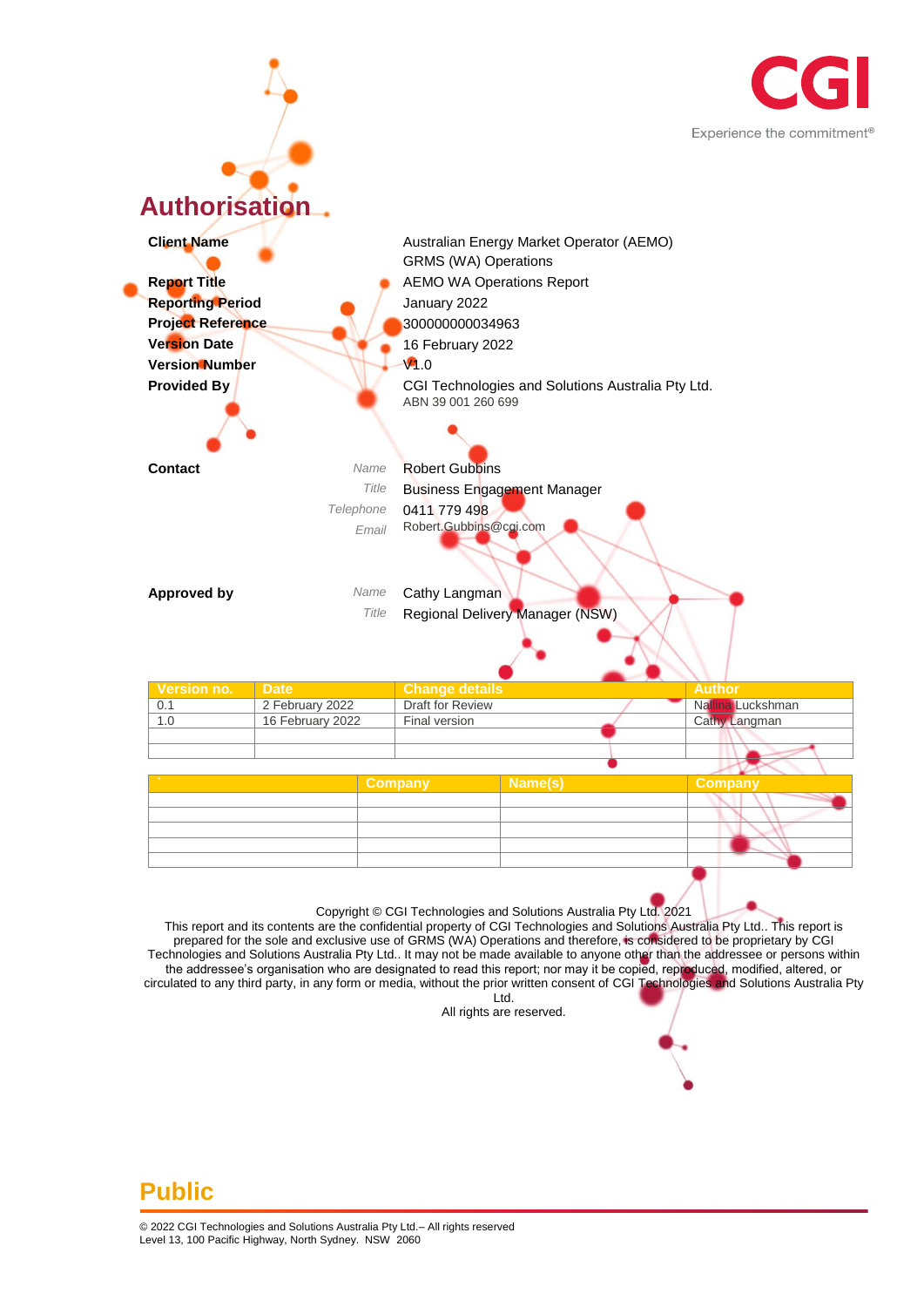$\overline{\phantom{a}}$ 



## **Table of Contents**

| $\mathbf 1$    |  |
|----------------|--|
| 1.1            |  |
| 1.2            |  |
| 1.3            |  |
| 1.4            |  |
| 1.5            |  |
| $\overline{2}$ |  |
| 2.1            |  |
| 2.2            |  |
| 2.3            |  |
|                |  |

Public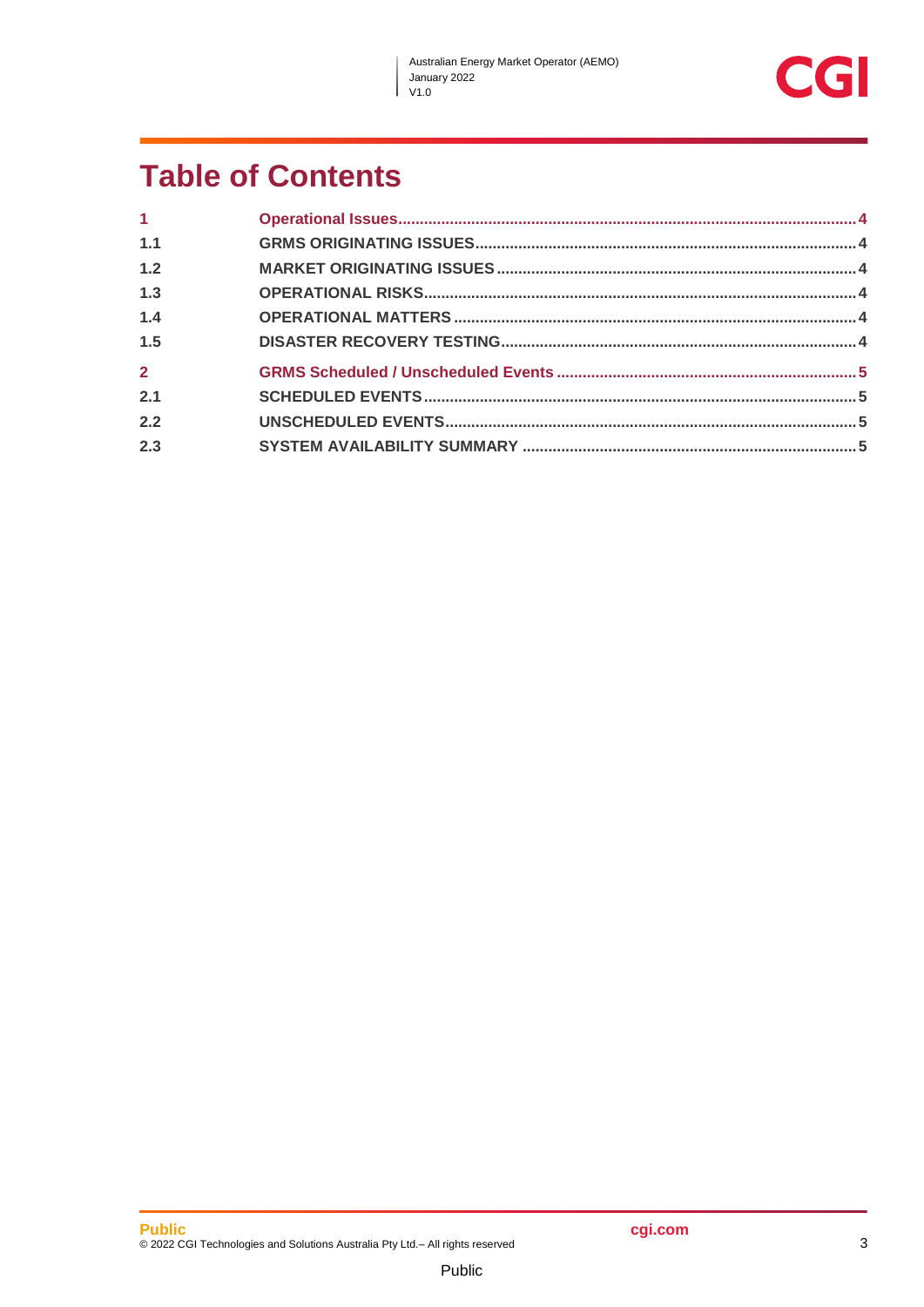

### <span id="page-3-0"></span>**1 Operational Issues**

This section of the report outlines any operational issues encountered by the GRMS or the operational team during the month which either impacted, or had the potential to impact the delivery of WA GRMS services.

#### <span id="page-3-1"></span>**1.1 GRMS Originating Issues**

This section describes operational issues which originated from the GRMS and had a direct impact either on the WA market, CGI's service levels or AEMO's adherence to the Retail Market Procedures (RMP).

There are no GRMS operational issues to report this month.

#### <span id="page-3-2"></span>**1.2 Market Originating Issues**

This section describes operational issues which originated from outside the bounds of the GRMS which caused subsequent market impact or required significant input from the CGI operational team to resolve. Market originating issues may also have had an impact on CGI's service levels and AEMO's adherence with the RMP although in most cases, CGI will claim concession from service failures resulting from issues described in this section.

There are no Market originating issues to report this month.

#### <span id="page-3-3"></span>**1.3 Operational Risks**

Operational risks are situations which, if not managed appropriately may become operational issues which have the potential to impact CGI, AEMO or the WA market. Current risks which CGI are managing and of which AEMO should be aware are described below.

No new operational risks have been identified.

#### <span id="page-3-4"></span>**1.4 Operational Matters**

There are no operational matters to report this month.

#### <span id="page-3-5"></span>**1.5 Disaster Recovery Testing**

CGI successfully completed the rescheduled WA Industry Disaster Recovery Test on Wednesday, 19th January 2022. A report has been provided to AEMO.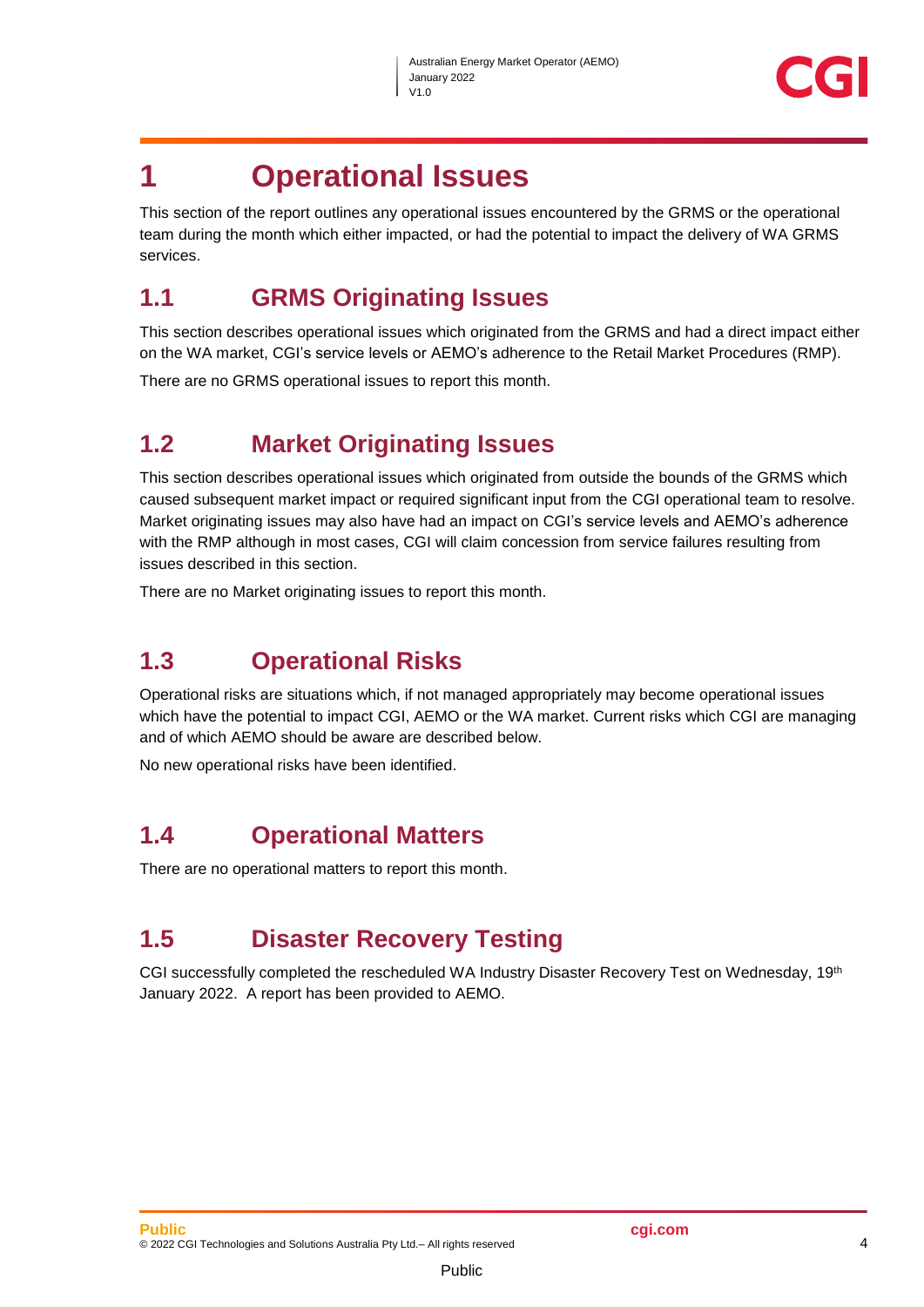## <span id="page-4-0"></span>**2 GRMS Scheduled / Unscheduled Events**

#### <span id="page-4-1"></span>**2.1 Scheduled Events**

The following table details all scheduled events that may have affected GRMS availability during the calendar month. Events were performed during agreed downtime periods and therefore were implemented with minimal impact to participants.

Scheduled events which have the potential to impact participants are planned to take place outside of WA business hours on a best endeavours basis or at a time agreed with participants. Times shown are EST. It should be noted that only those events which involve the EbXML or FTP gateways have an impact on the market from an availability perspective.

| <b>Name</b> | <b>Description</b>                 | <b>Date</b> | <b>Time</b> | <b>Mins</b> | l Ref          |
|-------------|------------------------------------|-------------|-------------|-------------|----------------|
| WA GRMS     | Disaster Recovery Testing          | 19-Jan-2022 | 17:30       | 120         | CR/AEMO-W/0442 |
| WA GRMS     | <b>Microsoft Security Patching</b> | 3-Feb-2022  | 17:15       | 30          | CR/AEMO-W/0441 |

#### <span id="page-4-2"></span>**2.2 Unscheduled Events**

The following table details unscheduled events for the calendar month. Outage minutes exclude time during agreed maintenance periods. It should be noted that only those events which involve the EbXML or FTP gateways have an impact on the market from an availability perspective.

| <b>Name</b> | <b>Description</b> | <b>Date</b>              | <b>Time</b> | <b>Mins</b> | Ref |
|-------------|--------------------|--------------------------|-------------|-------------|-----|
|             |                    | $\overline{\phantom{a}}$ | -           |             |     |

#### <span id="page-4-3"></span>**2.3 System Availability Summary**

During the month, there were 31 days resulting in the following availability metrics as defined in the SOSA:

- $\triangleright$  TPA (Total Possible Availability) = 37,200 minutes
- (Based on 20hrs per day 03:00 until 23:00 each day)
- $\triangleright$  GAPS (Intervals of unscheduled downtime) = 0 minutes
- $\triangleright$  SAM (Scheduled & Agreed Maintenance) = 150 minutes

The SLA requires market system availability of 99.6%

The WA Market system was available for a total of **37,200** minutes once scheduled and agreed maintenance is excluded. This equates to an overall availability of 100.00%